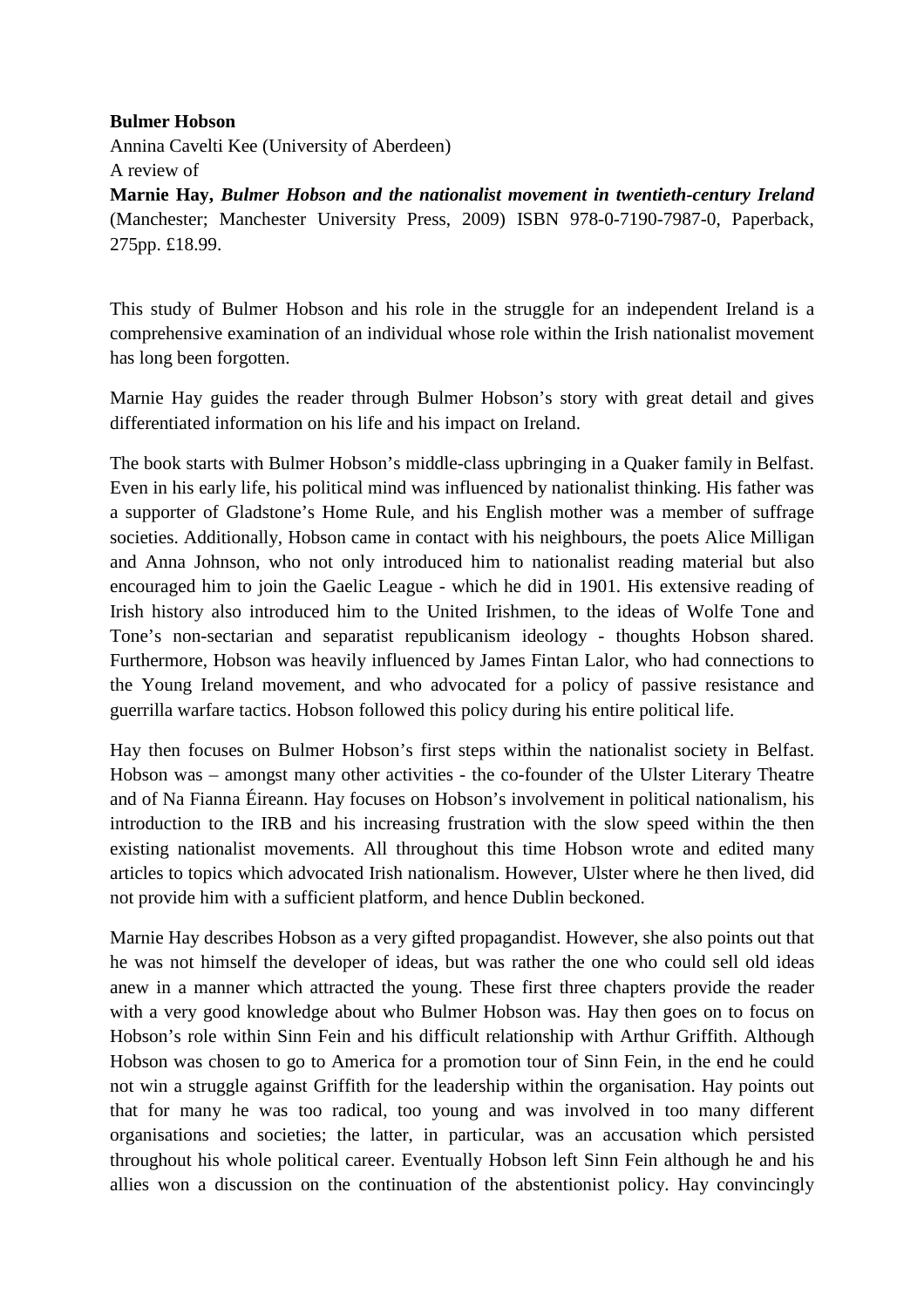explains Hobson's withdrawal from Sinn Fein, his return to Belfast, and Hobson's own impression that he was more useful within the IRB; whose influence seemed to be raising rather than with Sinn Fein whose significance he thought to be diminishing.

In the following chapter Hay focuses on Hobson's role in the IRB. Hobson became increasingly involved in the organisation and his influence within the IRB grew. Here, Hay draws the reader's attention to the developing friendship with Thomas Clarke after Clarke's release from prison. Hobson benefitted greatly from the support of his older friend. Hobson became editor of the newspaper Irish Freedom and a member of the Supreme Council. He was also heavily involved in the formation of the Irish Volunteers and took a great interest in this organisation. However, according to Hay not everyone was in favour of Bulmer Hobson and even Clarke had his difficulties with Hobson's self-assuredness in his own judgement and unwillingness to hear other opinions. This, so concludes Hay, let eventually to his downfall within the IRB.

Hay persuasively demonstrates this character trait when she discusses the political power struggle within the Irish Volunteers between Redmond and the more radical members, such as Hobson and Clarke. Hobson, much to everyone's surprise, decided to vote for a compromise with Redmond who wanted to bring his own supporters as representatives to the Provisional Committee. By granting Redmond's wish Hobson hoped to avoid a split of the organisation. However, many of his colleagues were not willing to accept this suggestion. Hobson and his allies won their argument. And although the split eventually occurred, Hobson remained convinced that his compromise gave the Irish Volunteers enough time to gather the strength so that the split no longer jeopardised the organisation. But this victory came at a cost – he not only lost the support Thomas Clarke but also of the IRB leadership.

The end of Bulmer Hobson's career as a nationalist came with the Easter Rising and his strong conviction that a rising would not only be against the IRB constitution of 1873 but that it would also bring about the end of IRB. Despite the fact that the majority within the Supreme Council (of which Hobson at that time was no longer a part) was in favour of the rising, he stood by his opinion. Hobson's stubbornness eventually led to his kidnapping for the days of the Easter Rising by members of the IRB. Hay concludes that this action might have come as a relief to him as it put Hobson into a position where he could no longer do anything to prevent the events from unfolding.

Hay notes that Hobson's opposition to the Easter Rising and the fact that he was not arrested in the events following the rising led to a loss of credibility amongst his colleagues. And although Hobson remained interested in Irish politics and, in his position as a civil servant, made several suggestions how to improve the economy, he had lost his influence.

At the end of the book Hay reflects back on Bulmer Hobson's loss of support and recognition due to his role in the Easter Rising. She shows very convincingly how Hobson must have suffered from being misunderstood not only by his contemporaries but also by later generations. It was not until the fifty years celebrations of the Easter Rising that he came forward and explained his view of things.